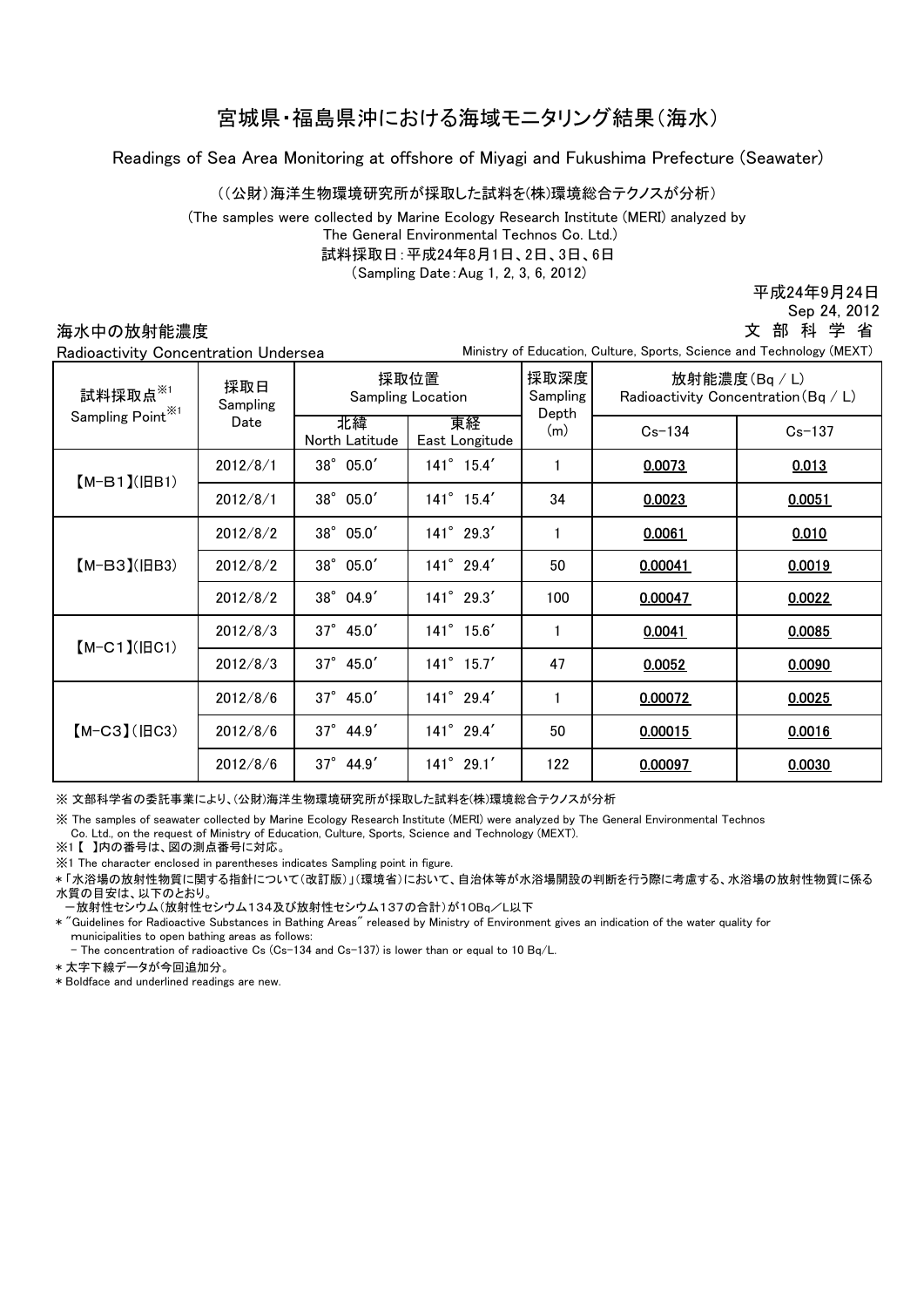## 宮城県・福島県沖における海域モニタリング結果(海水)

Readings of Sea Area Monitoring at offshore of Miyagi and Fukushima Prefecture (Seawater)

((公財)海洋生物環境研究所が採取した試料を(株)環境総合テクノスが分析)

(The samples were collected by Marine Ecology Research Institute (MERI) analyzed by The General Environmental Technos Co. Ltd.)

> 試料採取日:平成24年8月1日、2日、3日、6日 (Sampling Date:Aug 1, 2, 3, 6, 2012)

公表日:平成24年9月24日 (Published: Sep 24, 2012)



図中の■は東京電力(株)福島第一原子力発電所を示す。(The legend ■ indicates the location of TEPCO Fukushima Dai-ichi NPP.)<br>※ 文部科学省の委託事業により、(公財)海洋生物環境研究所が採取した試料を(株)環境総合テクノスが分析

K The samples of seawater collected by Marine Ecology Research Institute (MERI) were analyzed by The General Environmental Technos Co. Ltd., on the request of Ministry of Education, Culture, Sports, Science and Technology

\*「水浴場の放射性物質に関する指針について(改訂版)」(環境省)において、自治体等が水浴場開設の判断を行う際に考慮する、 水浴場の放射性物質に係る水質の目安は、 以下のとおり。<br>- 放射性センウム(放射性セシウム134及び放射性セシウム137の合計)が10Bq/L以下<br>\* "Guidelines for Radioactive Substances in Bathing Areas" released by Ministry of En

\* 太字下線データが今回追加分。

\* Boldface and underlined readings are new.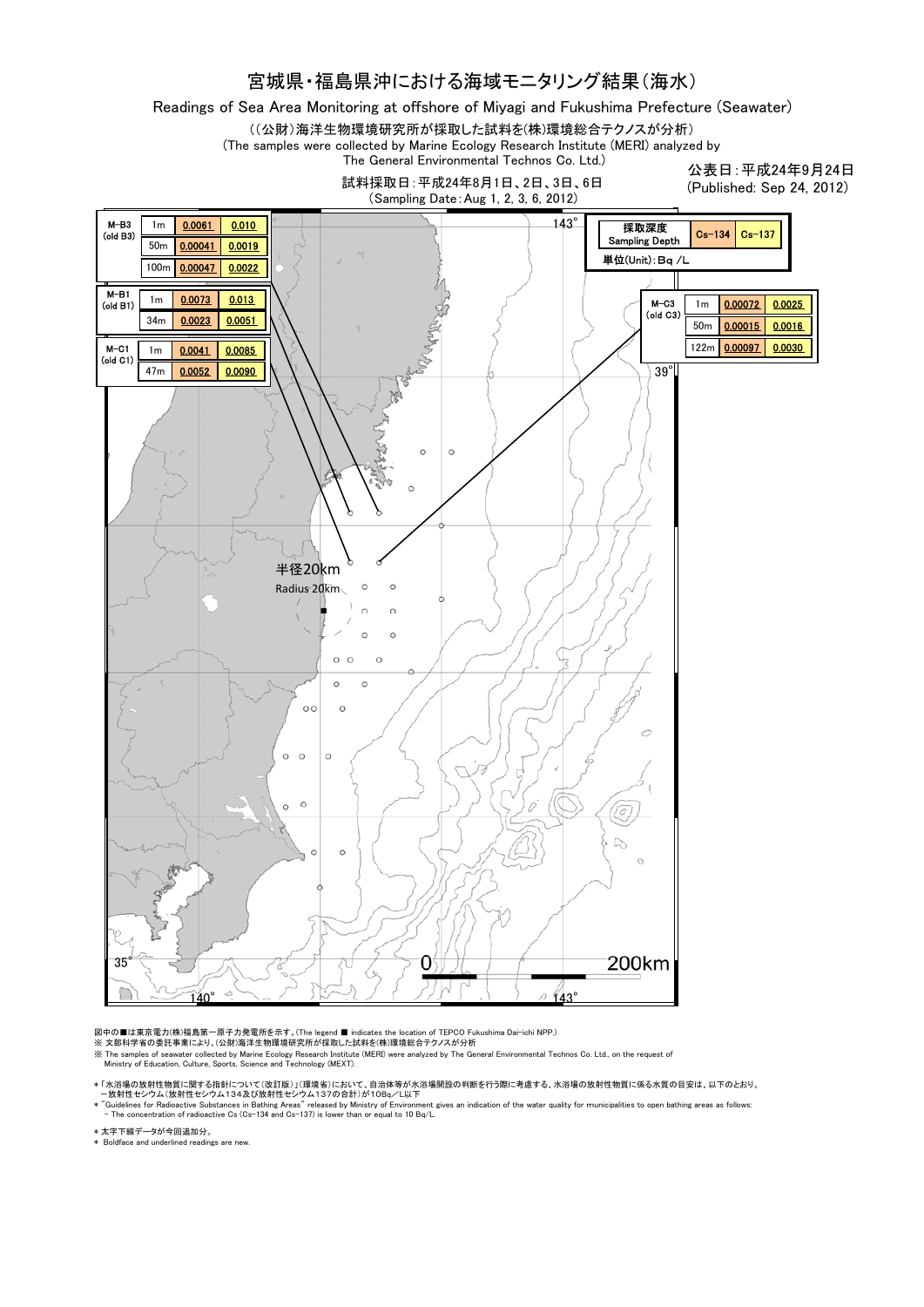